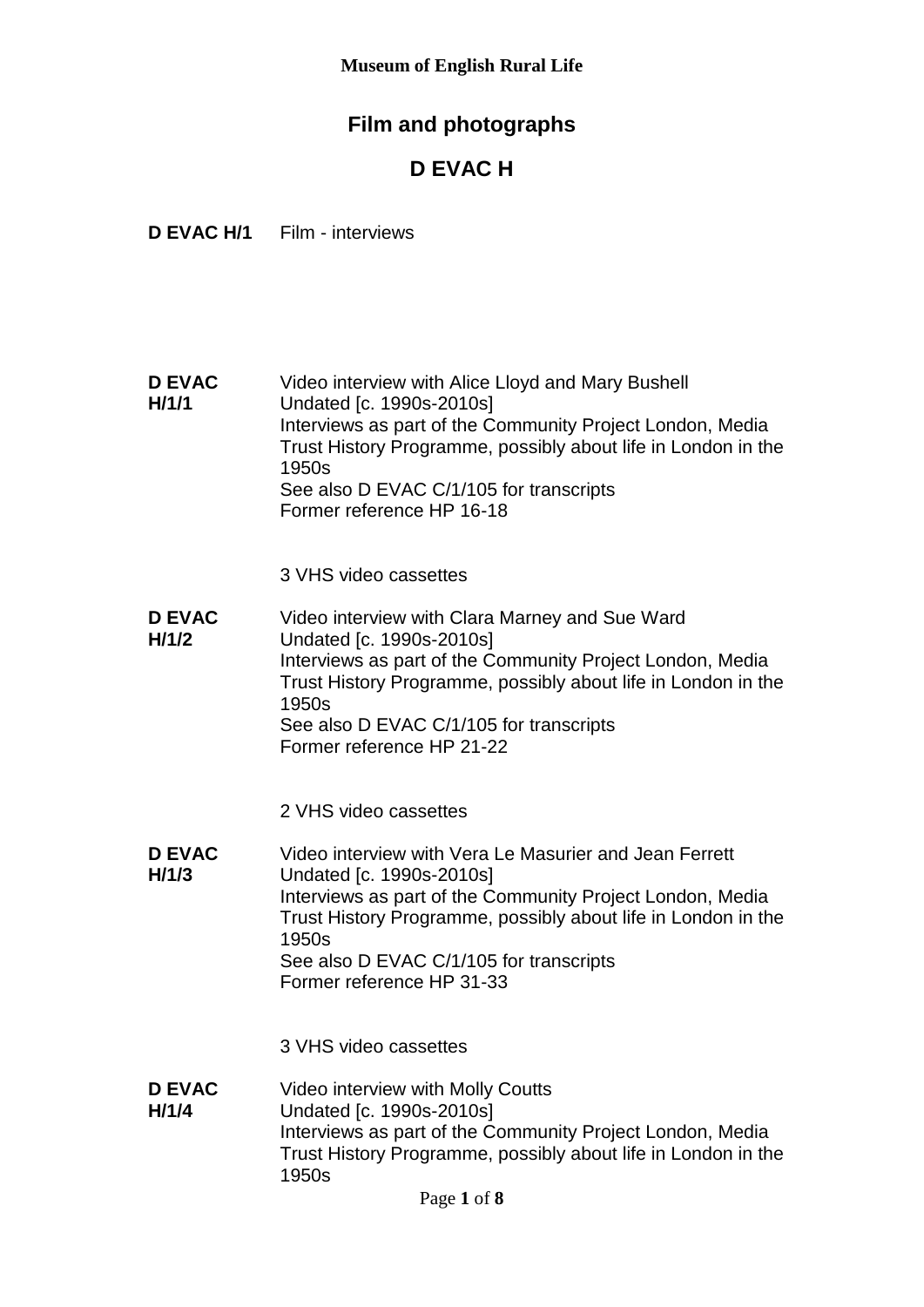See also D EVAC C/1/105 for transcripts Former reference HP 34-35

- 2 VHS video cassettes
- **D EVAC H/1/5** Video interview with Vic Turner junior and Vic Turner senior Undated [c. 1990s-2010s] Interviews as part of the Community Project London, Media Trust History Programme, possibly about life in London in the 1950s See also D EVAC C/1/105 for transcripts Former reference HP 38-40

3 VHS video cassettes

**D EVAC H/1/6** Video interview with Sue Wooldridge Undated [c. 1990s-2010s] Interviews as part of the Community Project London, Media Trust History Programme, possibly about life in London in the 1950s See also D EVAC C/1/105 for transcripts Former reference HP 44

1 VHS video cassette

**D EVAC H/1/7** Video interview with John Brasier Undated [c. 1990s-2010s]

1 VHS video cassette

**D EVAC H/1/8** Video interview with Miriam Wedlake Undated [c. 1990s-2010s]

3 VHS video cassettes

**D EVAC H/1/9** Video interview with Ellen Archer/Patricia Lister Undated [c. 1990s-2010s]

2 VHS video cassettes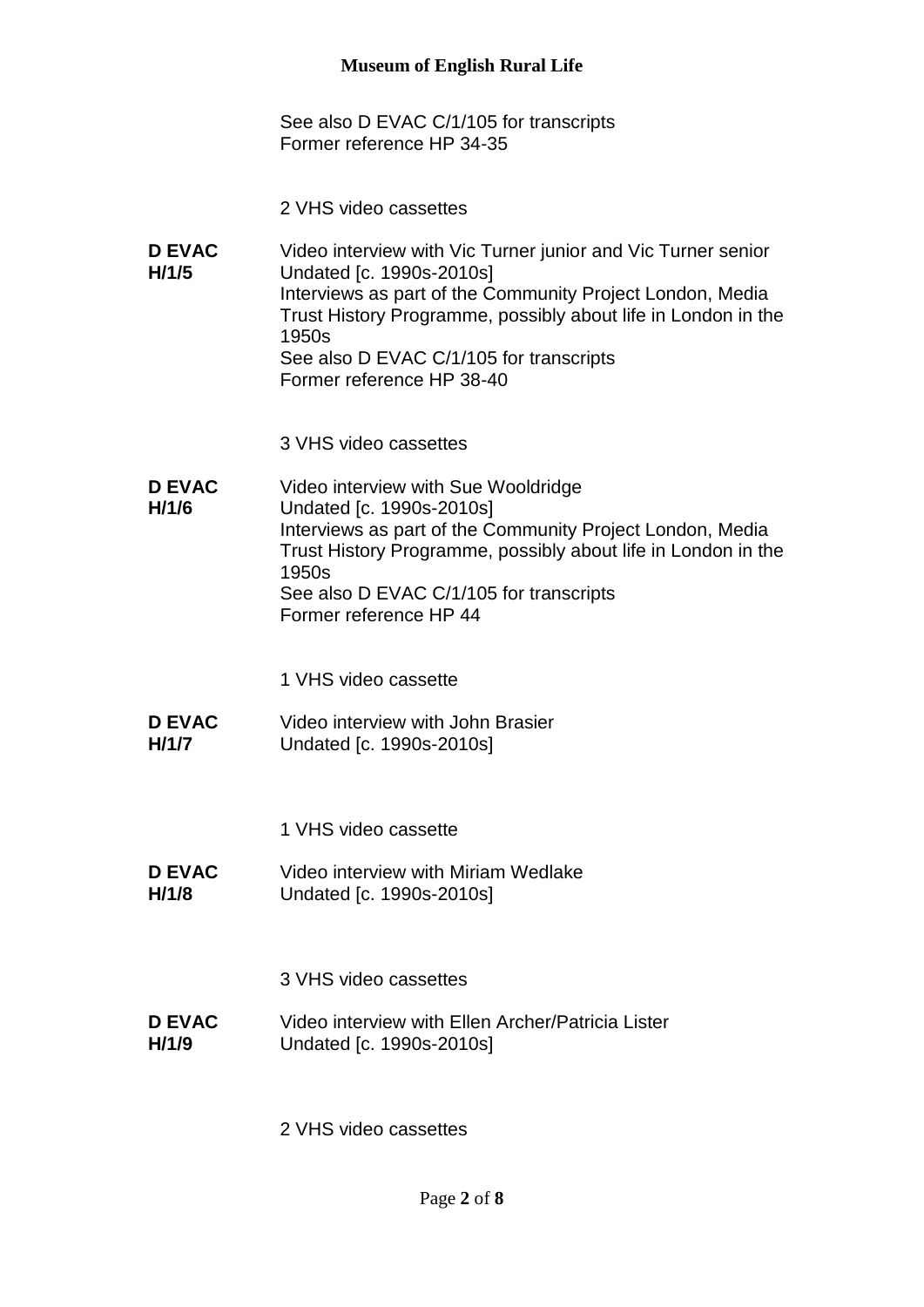- **D EVAC H/1/10** Video entitled Brian 1 Undated [c. 1990s-2010s]
	- 1 VHS video cassette
- **D EVAC H/1/11** Video entitled Chris 1 Undated [c. 1990s-2010s]
	- 1 VHS video cassette
- **D EVAC H/1/12** Video entitled Abbey Frank 1 Undated [c. 1990s-2010s]
	- 1 VHS video cassette
- **D EVAC H/1/13** Video entitled Dave 1 Undated [c. 1990s-2010s]
	- 1 VHS video cassette
- **D EVAC H/1/14** Video entitled Dave 2 Undated [c. 1990s-2010s]
	- 1 VHS video cassette
- **D EVAC H/1/15** DVD entitled Walter Sinton evacuee Undated [2010s] The University of Reading The Home Front Recall Project

1 DVD

**D EVAC H/1/16** DVD interview with Ellen Archer and Patsie Lister Undated [2010s]

1 DVD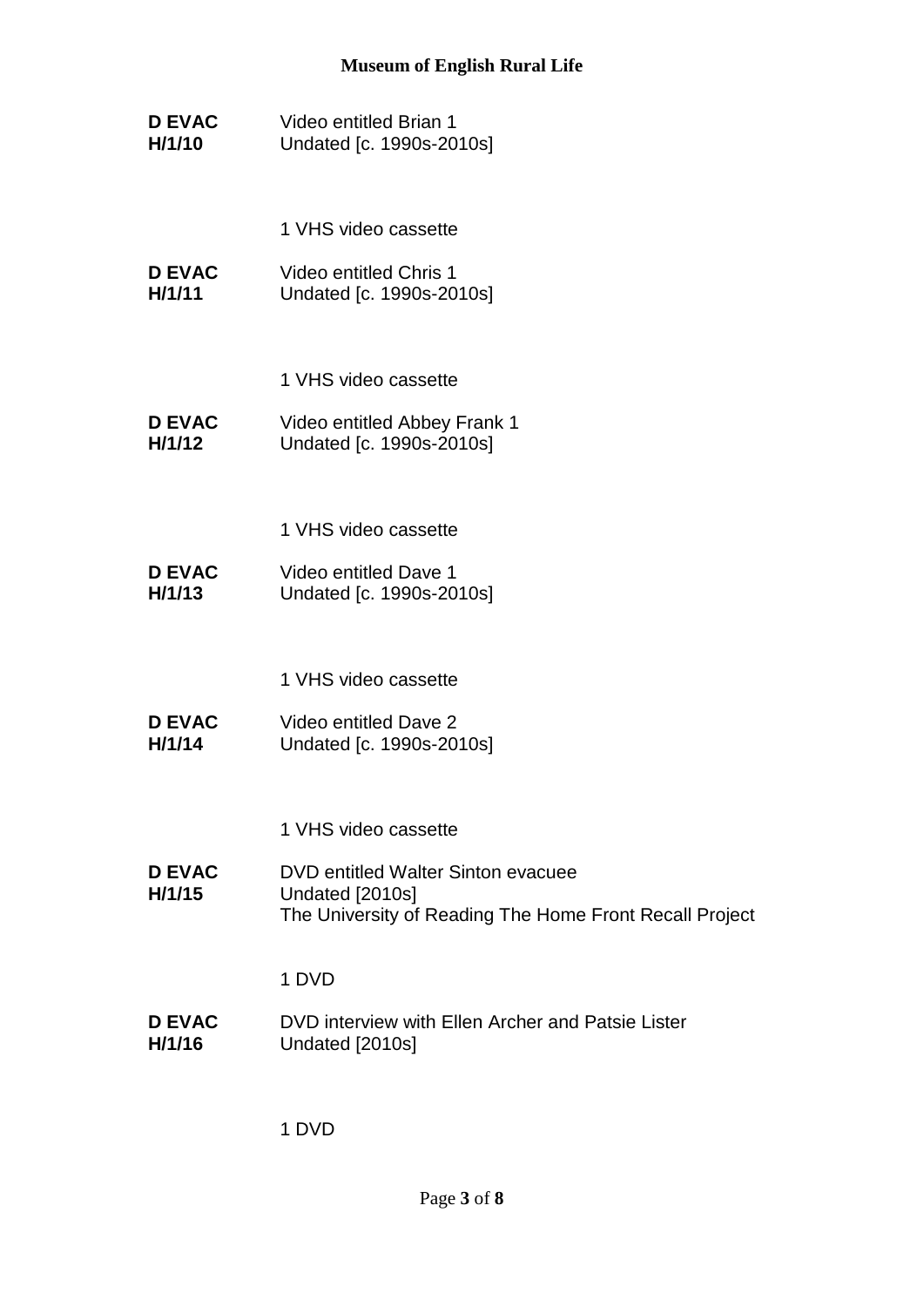**D EVAC H/1/17** DVD interview with Agnes Evelyn Brown Undated [2010s]

1 DVD

**D EVAC H/1/18** DVD interview with David Cox Undated [2010s]

1 DVD

**D EVAC H/1/19** DVD interview with Cliff and Jim Denson Undated [2010s]

1 DVD

**D EVAC H/1/20** DVD interview with June Falkner Undated [2010s]

1 DVD

**D EVAC H/1/21** DVD interview with John Fox Undated [2010s]

1 DVD

**D EVAC H/1/22** DVD interview with Patrick McSweeney Undated [2010s]

1 DVD

**D EVAC H/2** Film - television broadcasts and evacuee related productions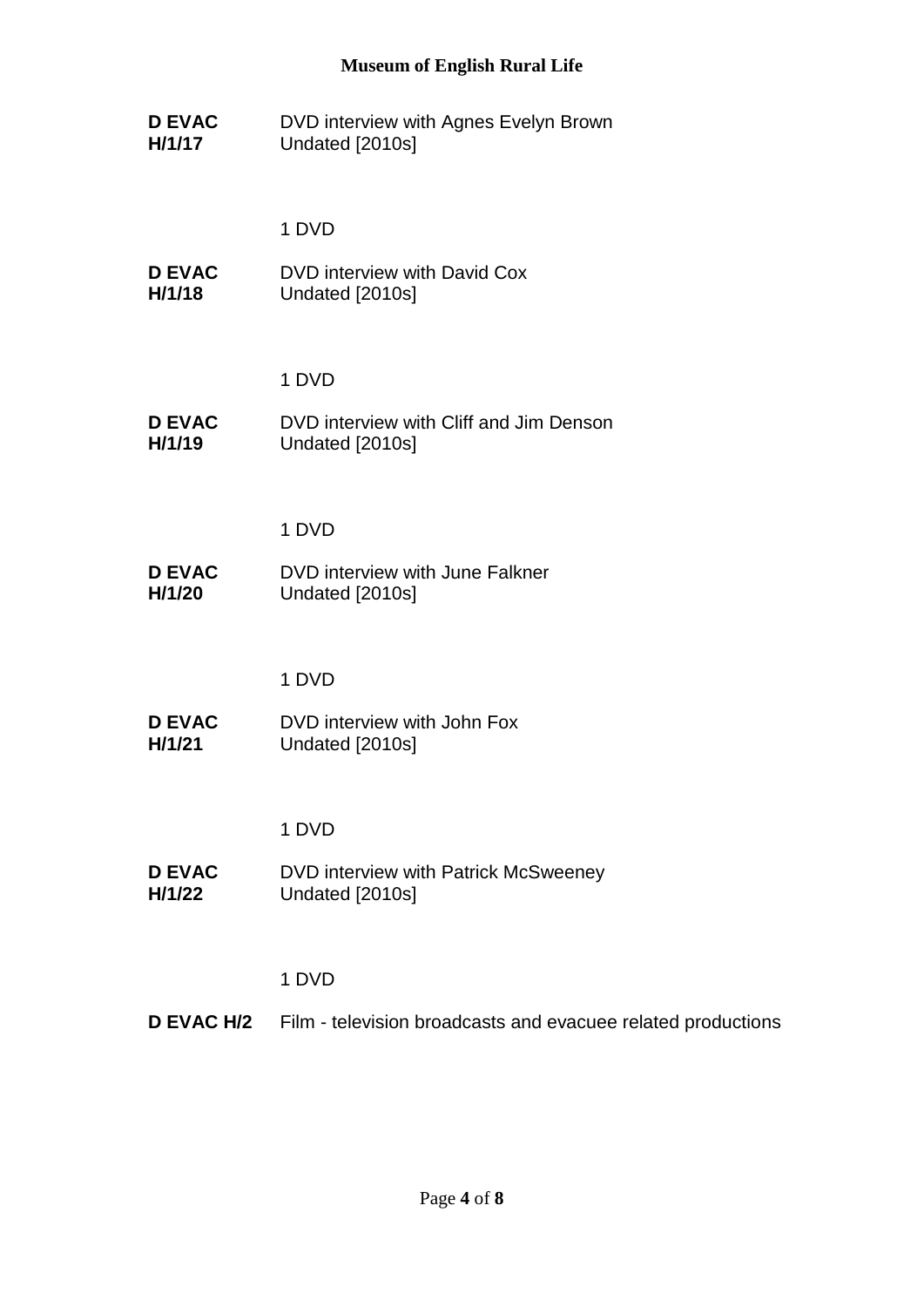| <b>D EVAC</b><br>H/2/1 | Video entitled Georgian Bay, Lake Huron, taken Summer 1941<br>while on holiday with the Dignanu? family on their holiday Island<br>1941<br>Deposited by Mrs B.J. Macnaughton |
|------------------------|------------------------------------------------------------------------------------------------------------------------------------------------------------------------------|
|                        | 1 VHS video cassette                                                                                                                                                         |
| <b>D EVAC</b><br>H/2/2 | Video entitled Martin Parsons studio interview<br>Undated [1990s-2010]                                                                                                       |
|                        | 1 VHS video cassette                                                                                                                                                         |
| <b>D EVAC</b><br>H/2/3 | Video entitled Martin Parsons WWII extracts<br>28 Nov 1995                                                                                                                   |
|                        | 1 VHS video cassette                                                                                                                                                         |
| <b>D EVAC</b><br>H/2/4 | Video entitled Reading School CCF 16mm films 1957 and 1969<br>Undated [1957, 1969]                                                                                           |
|                        | 1 VHS video cassette                                                                                                                                                         |
| <b>D EVAC</b><br>H/2/5 | Video entitled Children at War: The Evacuees<br>2005<br><b>Copyright Heritage Films</b>                                                                                      |
|                        | 1 VHS video cassette                                                                                                                                                         |
| <b>D EVAC</b><br>H/2/6 | Video entitled Children at War: The Jewish Evacuees<br>2005<br><b>Copyright Heritage Films</b>                                                                               |
|                        | 1 VHS video cassette                                                                                                                                                         |
| <b>D EVAC</b><br>H/2/7 | Video entitled Service of Thanksgiving to Commemorate the<br>60th Anniversary of the Second World War Evacuation,<br><b>Westminster Abbey</b><br>3 Sept 1999                 |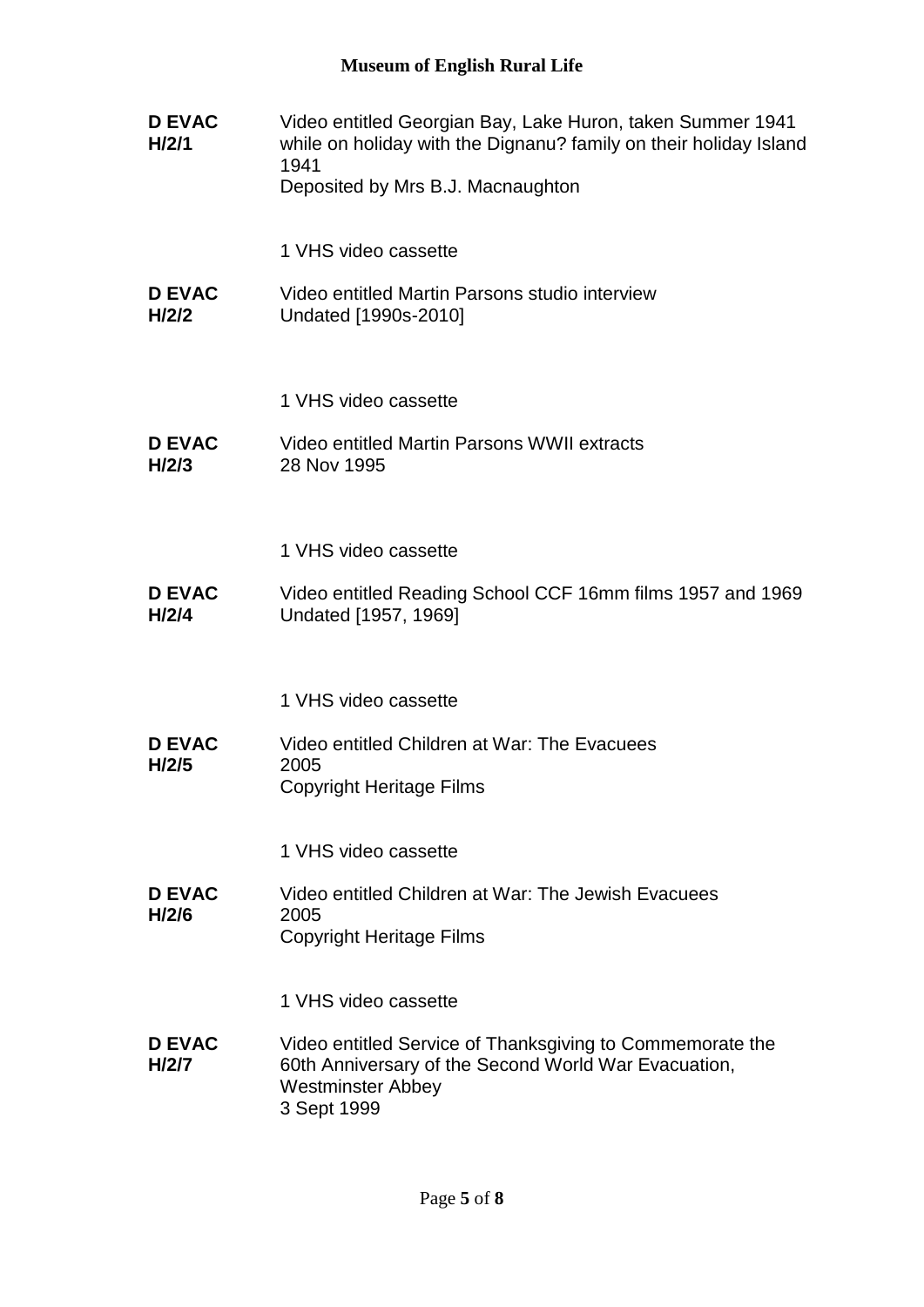- 1 VHS video cassette
- **D EVAC H/2/8** Video entitled Down Carpenters Way, home2home Undated [c.1990s]
	- 1 VHS video cassette
- **D EVAC H/2/9** Video entitled From Peckham to Pulborough The Return Journey 1939/1999 1999 On Friday November 12 1999 James and John Roffey retraced their journey of evacuation from Queens Road Station to Pulborough, Sussex, they first made in September 1939
	- 3 VHS video cassettes
- **D EVAC H/2/10** Video entitled 70000 pientä kohtaloa Undated [c.1990s-2010] Pertti Kavén, Finnish researcher
	- 1 VHS video cassette
- **D EVAC H/2/11** Video entitled Kriegskinder - 2DF Undated [c.1990s-2010]
	- 1 VHS video cassette
- **D EVAC H/2/12** Video entitled ITV news item - evacuees 1 Mar 2005
	- 1 VHS video cassette
- **D EVAC H/2/13** Video entitled Living with Strangers, CBTV production for BBC Close up North 14 Oct 1999
	- 1 VHS video cassette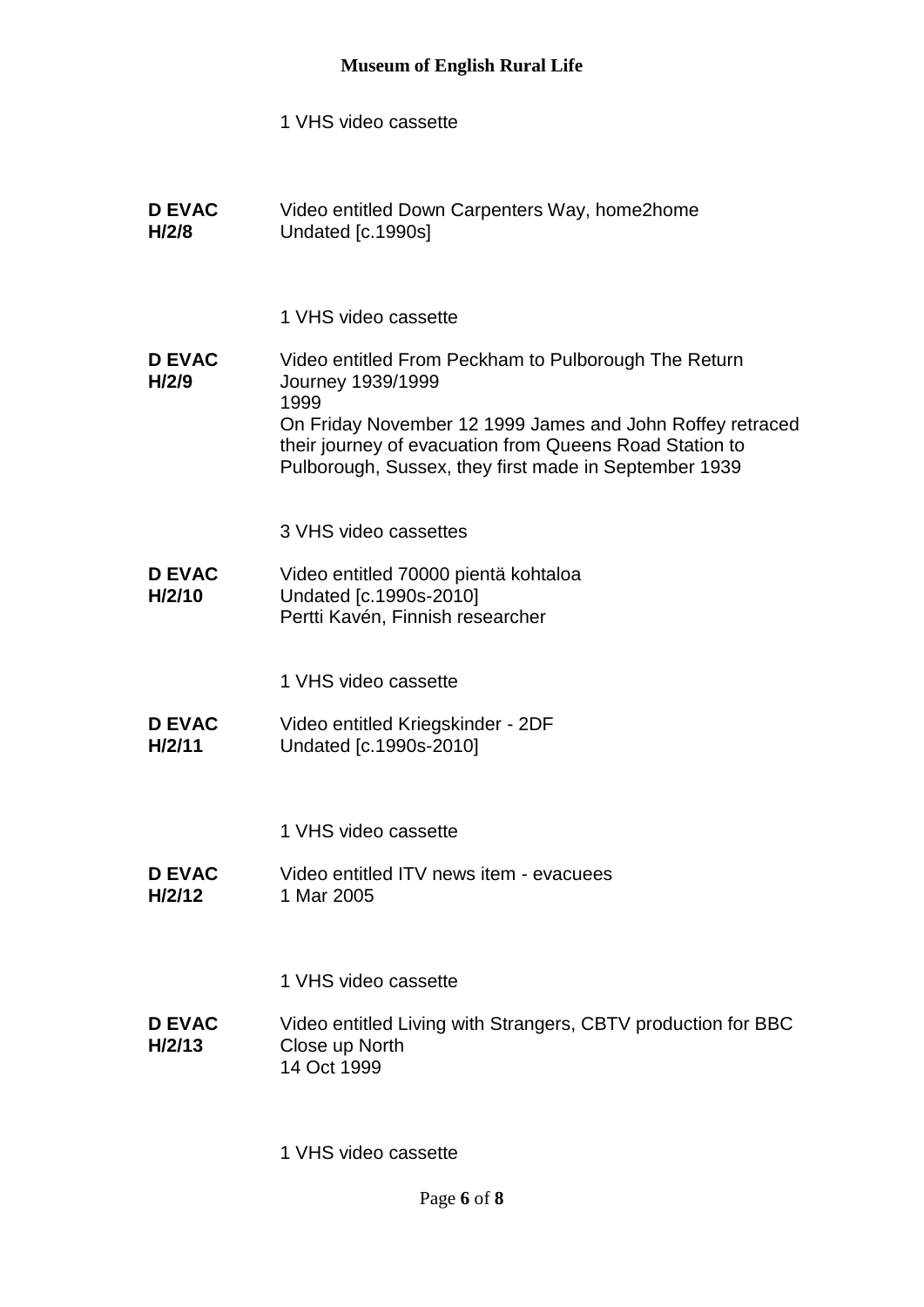**D EVAC H/2/14** Video entitled Reunion of Evacuees at Parham House 12 Mar 2004 BBC South Today and ITV Meridian

1 VHS video cassette

- **D EVAC H/2/15** Video entitled Education Project Evacuation in Britain 1939- 1945 Evacuees Reunion Association Undated [1990s-2005] Films: Westward Ho!, Living with Strangers and The Village **School** 
	- 2 VHS video cassettes
- **D EVAC H/3** Film miscellaneous
- **D EVAC H/3/1** Microfilm entitled Shaftesbury Evacuees Undated [1990s] Film supplied by Dorset Archives Services Film no. MIC/R/1262

1 microfilm reel

**D EVAC H/3/3** DVDs entitled Precious Commodities Civilian Evacuation, War Children and Related Issues International Conference 9-10 Sept 2004 Consists of films of the conference speakers. University of Reading

14 DVDs

- **D EVAC H/4** Photographs
- **D EVAC H/4/1** CD of photographs of Evacuees Day 12 Mar 2004